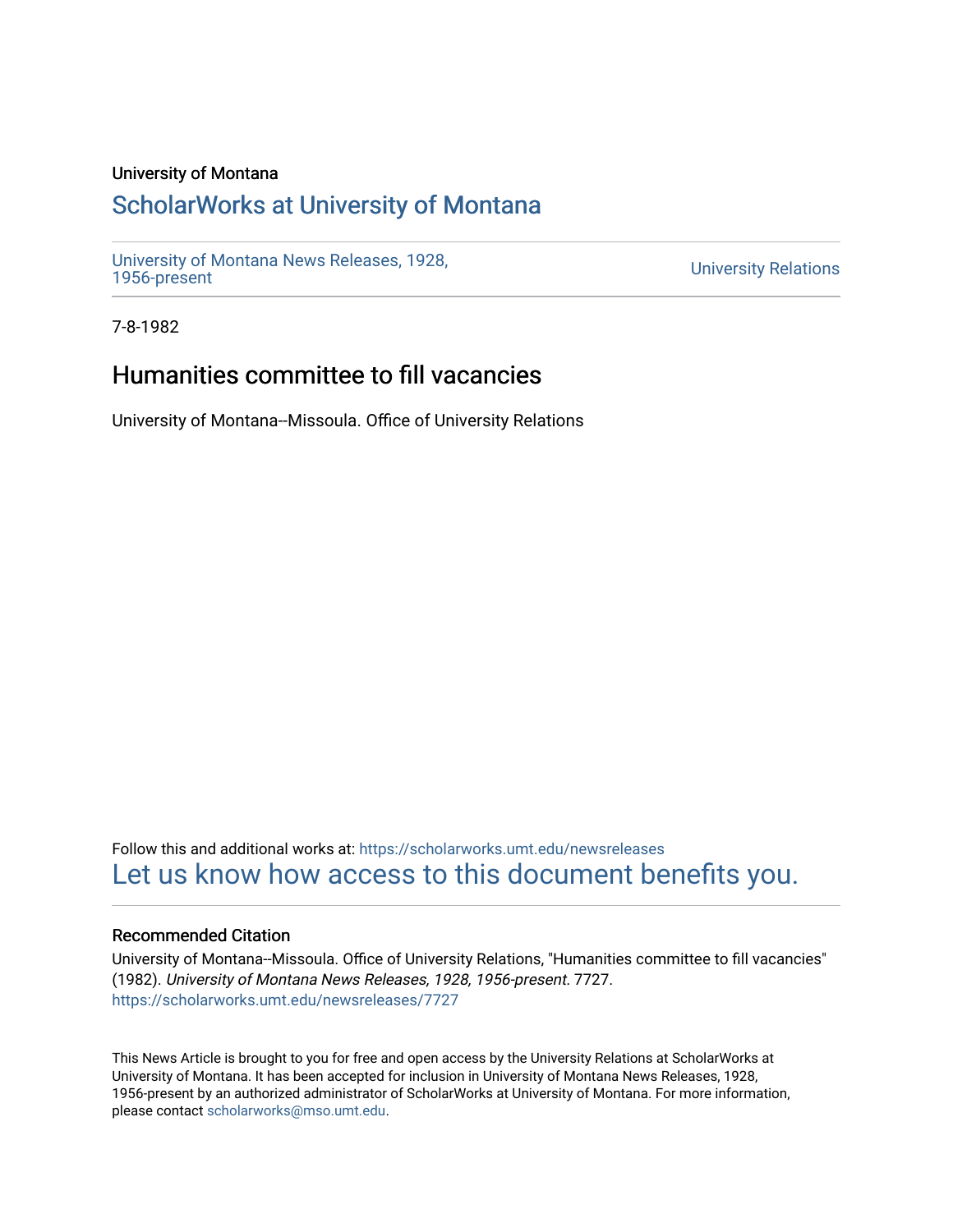

Office of University Relations • Missoula, Montana 59812 • (406) 243-2522

### **MEDIA RELEASE**

MCH/rv 7/8/82 state + weeklies

#### HUMANITIES COMMITTEE TO FILL VACANCIES

Oct. 1 is the deadline for nominations for replacements for three public and two academic members of the Montana Committee for the Humanities (MCH). Nominations may be submitted by any interested citizen.

Each nomination should be accompanied by a resume indicating the nominee's involvement in academic and/or public service, and two letters of recommendation, together with an indication that the individual is willing to serve, if elected.

MCH seeks to be broadly representative of the state's geographic, ethnic, political and economic diversity. Members serve without pay, though the expenses of travel and per diem for attendance at quarterly meetings are paid with MCH funds. Nominees should be willing to attend the meetings, review grant applications monthly, serve on subcommittees as needed, and have an interest in shaping policy for public humanities available in Montana. An interest in Montana history and public affairs is desirable.

Nominations are open and competitive, and the committee will meet in November to elect new members and conduct other business.

Committee members who are vacating their current positions are Dr. Mary C. Blew, dean of the School of Arts and Sciences, Northern Montana College, Havre; Dr. Gerald A. Fetz, chairman, Department of Foreign Languages and Literatures, University of Montana, Missoula; Darryl M. Gray, director, Montana United Scholarship Service, Great Falls; Gary J. Thogersen, attorney, formerly of Habedank, Cumming, Best and Thogersen, Sidney; and Janice S. VanRiper, legal counsel, Division of Workers Compensation, Helena.

(over)